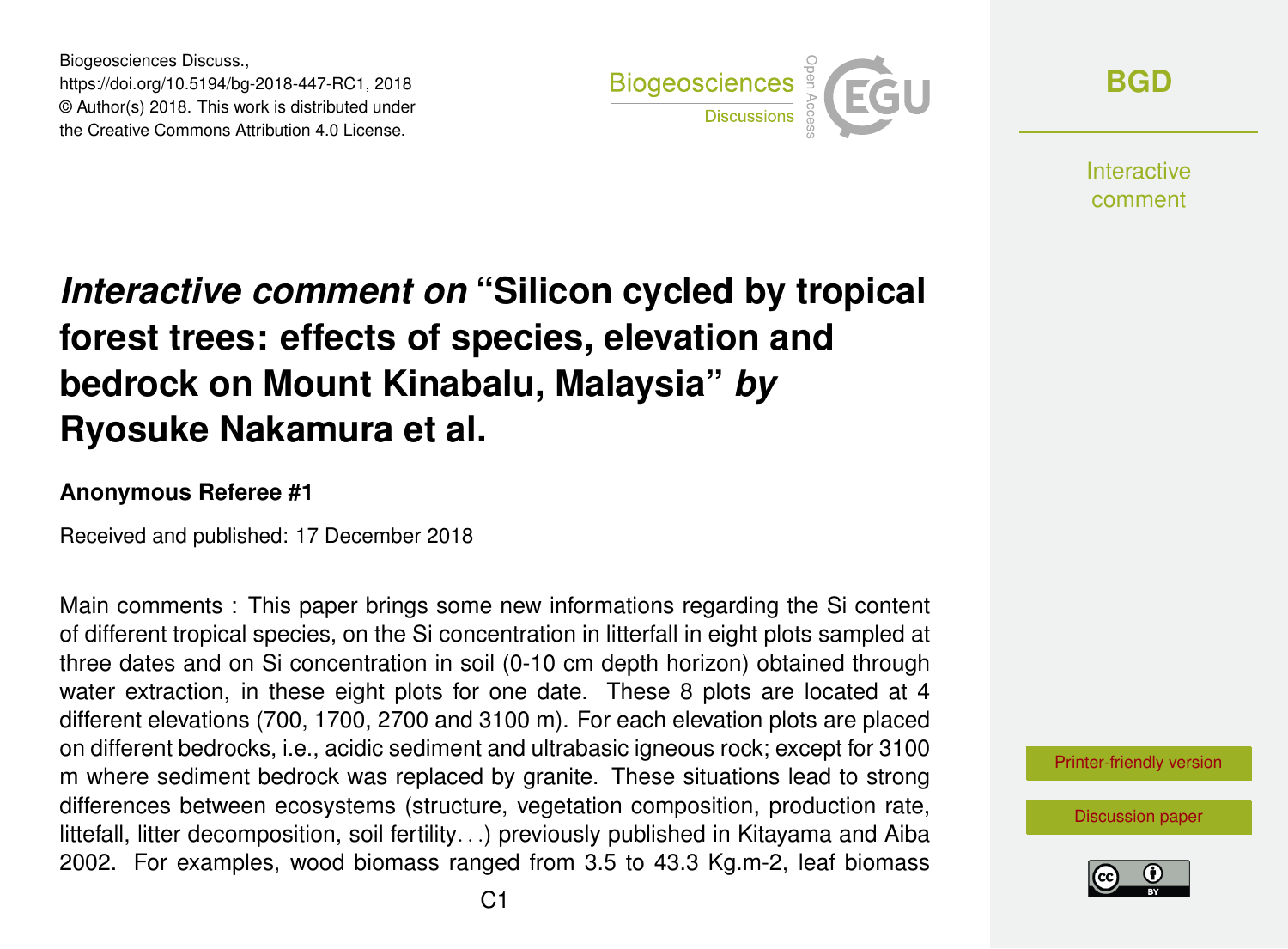varied between 0.17 to 0.56 kg.m-2 and leaf litterfall between 121 to 1113 g.m-2.yr-1, litter decomposition constant ranged between 0.44 and 1.69 yr-1 and pH water ranged from 3.4 to 5.4. These data from Kitayama and Aiba (2002) in a tropical ecosystem are exceptional. So you have different ecosystems with very contrasting production and recycling rates (as well as floristic composition).

INTRODUCTION I am not convinced by the hypotheses presented in the introduction which are based on indirect factors. The total Si concentration of a rock type is not a determining factor of the flux of Si in the soil and the soil can act indirectly via its fertility on the biological cycle of the Si. The elevation is an indirect factor which can affect various components of the recycling of an element via the production and the decomposition of litters notably. To use indirect variables strongly limits the interpretations. Beyond elevation and rock type, the differences of production and of litter decomposition rate of these 8 ecosystems seem to be fundamental and direct factors affecting the concentrations of Si in leaves. The hypothesis of this article could be for example that the influence of the recycling rate of Si by the stand on the Si concentration in leaves in the long term. See the paper of Cornelis and Delvaux (2016) which is cited in this manuscript.

METHOD Tropical ecosystems are complex. In consequence, you have to well describe the ecosystems (see Tab 1 Kitayama and Aiba 2002), with matter stocks and fluxes. Specify whether they are affected by forest management and understory vegetation. Describe soil and their properties. Justify that you measures only Si concentrations in the samples collected at three dates (April 1997, May and August 1998) and during two weeks while the annual concentration was aimed. What are the limits of detection and uncertainties of our measurement devices? Soil description was absence.

RESULTS The original results of the Si concentrations in leaves are not enough valorized (except figure 2 which is a global figure). For example add the values of Si concentration for each species in the table S1.

## **[BGD](https://www.biogeosciences-discuss.net/)**

Interactive comment

[Printer-friendly version](https://www.biogeosciences-discuss.net/bg-2018-447/bg-2018-447-RC1-print.pdf)

[Discussion paper](https://www.biogeosciences-discuss.net/bg-2018-447)